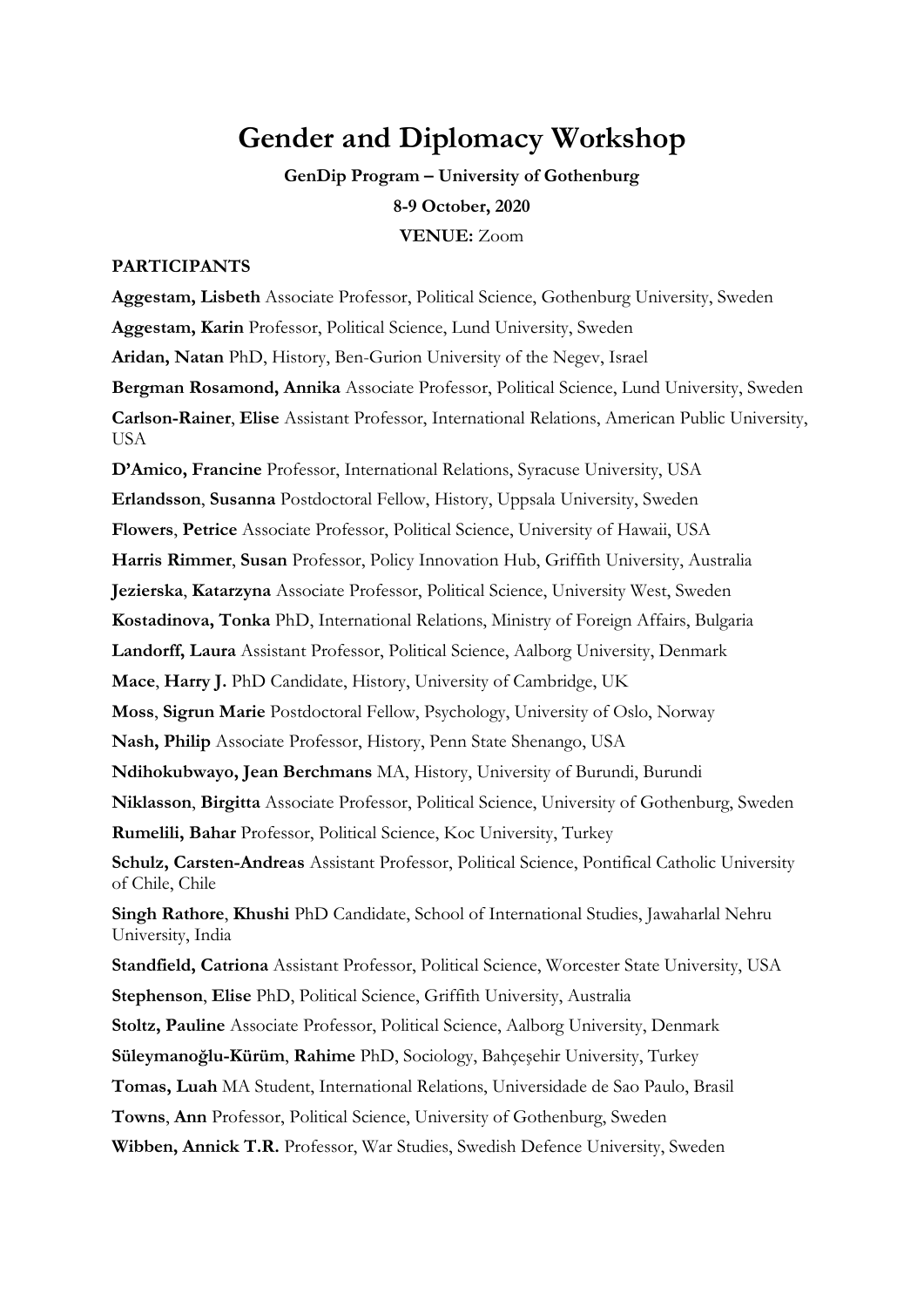#### **WORKSHOP PROGRAM**

The workshop starts the morning of Thursday Oct 8 (CET) and ends Friday afternoon, Oct 9 (CET). We had originally hoped to run the workshop at the University of Gothenburg, but due to the pandemic, we have had to move the workshop online. We thus lose the ability to socialize and eat together, and we have to contend with major time zone differences. We hope everything else will be almost as good as a workshop IRL, however.

Since most participants are on Central European Time (CET), the workshop is organized around CET. We have tried to accommodate non-CET participants so that they don't have to present in the middle of the night, but the times are still not ideal for participants that are 8-12 hours ahead or behind Europe.

There are 9 panels and an opening and closing session, each consisting of two or three papers and two discussants. Panels with two papers: each presenter (or author pair) has 10 min to present the paper, followed by 10 min for each discussant and 20 min for Q&A. Panels with three papers: each presenter (or author pair) has 10 min to present the paper, followed by 15 min for each discussant and 30 min for Q&A. 18 of us will serve as discussants on the 9 panels. We have let our most junior colleagues (those without a PhD) off the hook, and a couple of senior people will not discuss, for no specific reason (there are fewer panels than there are senior participants).

Please note: *participants are expected to participate in the entire workshop, as if it had been IRL (unless you are in a time zone that makes this difficult). Workshop participants are also expected to have read all the papers and to be ready to participate in the discussions with constructive feedback.* Please keep your video on during the panel sessions. Together, we can make this an excellent workshop despite the online format.

Because we had so many excellent applications, the GenDip group (Ann, Birgitta and Katarzyna) opted not to present papers, in order to fit in more of the external people. We will instead serve as chairs and discussants.

Deadline for paper submissions: **Sept 15, 2020**

#### **Upload to Dropbox: "GenDip 2020" (separate email with link)**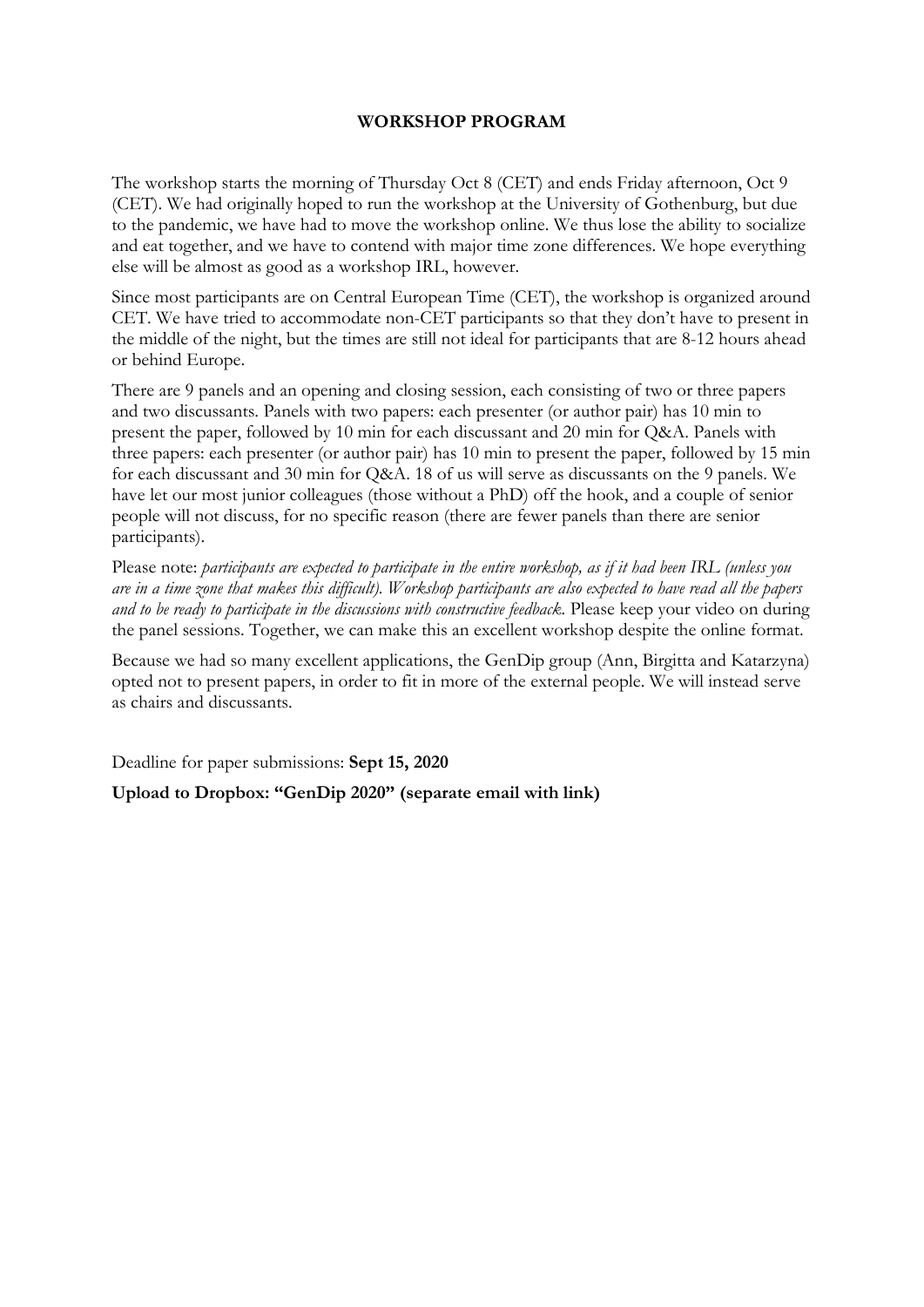#### **Thursday, October 8**

- 08:00-08:30 Opening welcome and introductions
- 8:30-9:00 Presentation of GenDip and its projects

#### 09:00-10:00 **Panel I:** Diplomatic Food and Household

| Petrice Flowers    | "How about Sushi? Western Gastronomy, Japanese |
|--------------------|------------------------------------------------|
|                    | Food and Gendered Diplomacy"                   |
| Susanna Erlandsson | "The Diplomatic Home and Household"            |

10:00-10:15 COFFEE – breakout sessions

#### 10:15-11:45 **Panel II:** Women, Gender and Foreign Affairs

| Khushi Singh Rathore | "Imprints of the First Woman Diplomat of India:<br>Evaluating the influence of Vijaya Lakshmi Pandit on<br>the Making and Implementation of Indian Foreign<br>Policy" |
|----------------------|-----------------------------------------------------------------------------------------------------------------------------------------------------------------------|
| Tonka Kostadinova    | "Ghostbustering: Gender and Diplomacy in Greek-<br>Bulgarian Post-Cold War Relations"                                                                                 |
| Sigrun Marie Moss    | "Gender Equality Discourses in the Scandinavian<br>Ministries of Foreign Affairs. Same, Same or<br>Different, Different?"                                             |

#### 11:45-13:00 LUNCH

#### 13:00-14:00 **Panel III:** Gender, Diplomacy and the EU

Laura Landorff & Pauline Stoltz "Diplomatic Practices and the Politics of Gender and Sexual Rights in the EEAS"

Lisbeth Aggestam "Gender and Leadership in EU Diplomacy"

14:00-14:15 COFFEE – breakout sessions

#### 14:15-15:15 **Panel IV:** Women Ambassadors in the Americas

| Carsten-Andreas Schulz | "Madame President, Madame Ambassador: Women     |
|------------------------|-------------------------------------------------|
|                        | Presidents and Gender Parity in Latin America's |
|                        | Foreign Services"                               |
| Philip Nash            | "Continuity and Change Among Female US          |
|                        | Ambassadors, 1933-2020"                         |

15:15-15:30 COFFEE – breakout sessions

## 15:30-17:00 **Panel V:** Female Diplomats in the Foreign Service

|          | Luah Tomas           | "Gender in Brazilian Diplomacy: Prohibiting the<br>Access of Women to Foreign Service in Getúlio<br>Vargas' Estado Novo (1938)"     |
|----------|----------------------|-------------------------------------------------------------------------------------------------------------------------------------|
|          |                      | Jean Berchmans Ndihokubwayo "Burundian Women's Participation in Diplomatic<br>Service: A Case Study of Ministry of Foreign Affairs" |
|          | Natan Aridan         | "The Contribution of Female Diplomats and<br>'Significant Others' in Israeli Diplomacy"                                             |
| $20:00-$ | Cocktails & E-mingle |                                                                                                                                     |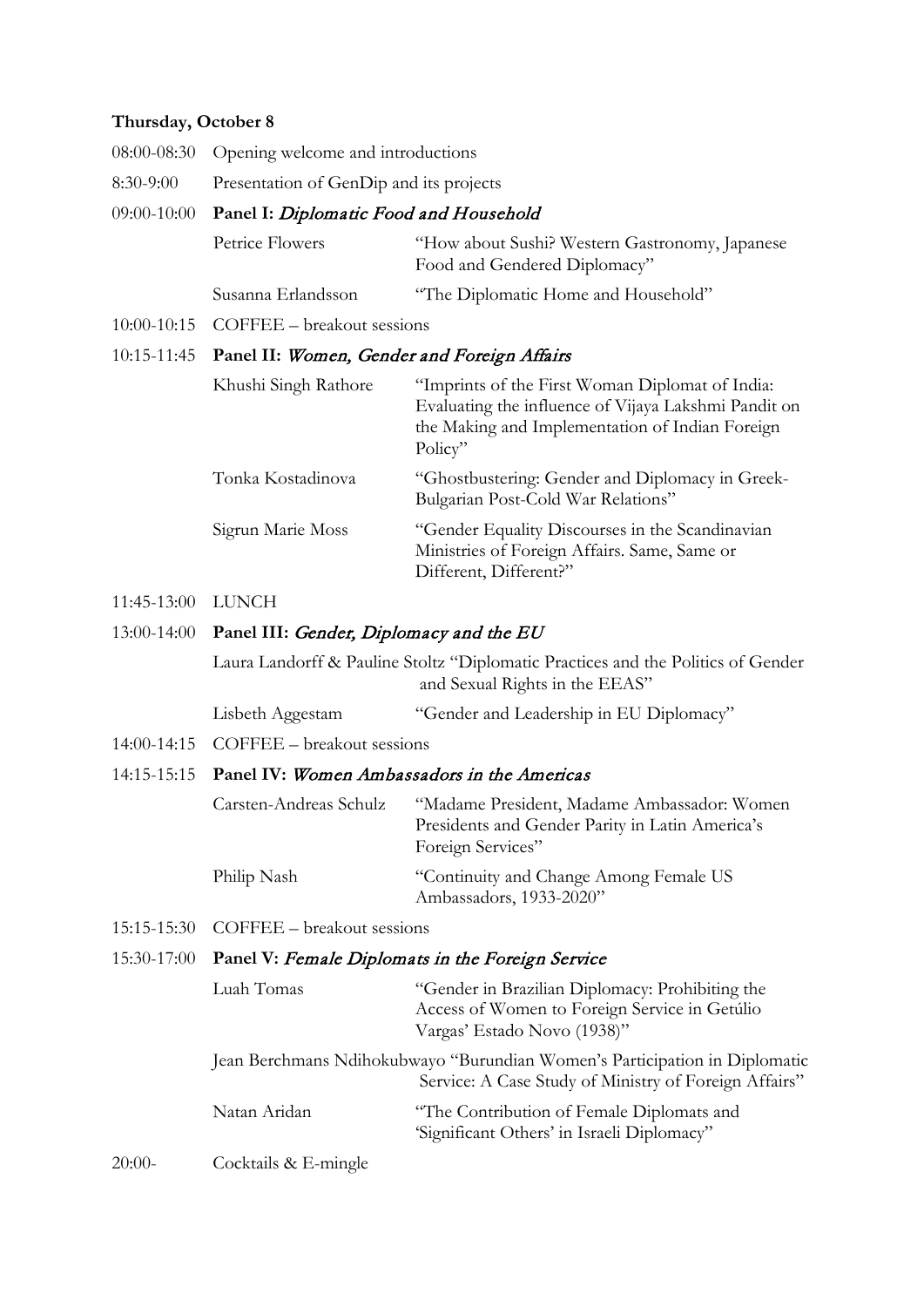#### **Friday, October 9**

#### 09:00-10:00 **Panel VI:** Institutional and Structural Changes in Diplomacy

| Elise Stephenson | "Eliteness Eroded: Gender and Institutional Change in<br>Australia"         |
|------------------|-----------------------------------------------------------------------------|
| Karin Aggestam   | "Explaining the Rise and Diffusion of Regional<br>Women Mediation Networks" |

10:00-10:15 COFFEE – breakout sessions

## 10:15-11:45 **Panel VII:** Performing Masculinities and Femininities in Diplomacy

| Harry J. Mace       | "Not a 'Pseudo-Man': Performing and Negotiating<br>Femininity in the Post-1945 British Diplomatic<br>Service" |
|---------------------|---------------------------------------------------------------------------------------------------------------|
|                     | Rahime Süleymanoğlu-Kürüm & Bahar Rumelili "Positioning One's Gender<br>Performance in Turkish Diplomacy"     |
| Susan Harris Rimmer | "Representing the Party or the Nation? A Study of                                                             |

11:45-13:00 LUNCH

#### 13:00-14:00 **Panel VIII:** Diplomacy and the UN: Women, Gender and Feminism

Annika Bergman Rosamond "Celebrity Peace Diplomacy – Women Celebrities' Involvement in the UNHCR"

Masculinities and Femininities at the Chinese MFA"

Annick T. R. Wibben "Swedish Feminist Foreign Policy goes to the UNSC"

14:00-14:15 COFFEE – breakout sessions

#### 14:15-15:15 **Panel IX:** Intersectional Analyses of Diplomacy

Catriona Standfield "Who Gets to be a Virtuoso: An Intersectional Approach to Understanding Diplomatic Skill" Francine D'Amico & Elise Carlson-Rainer "The Other(ed) Diplomat: Race, Gender, Sexual Identity, and Representation in the US Foreign Service"

15:15-17:15 CONCLUDING DISCUSSION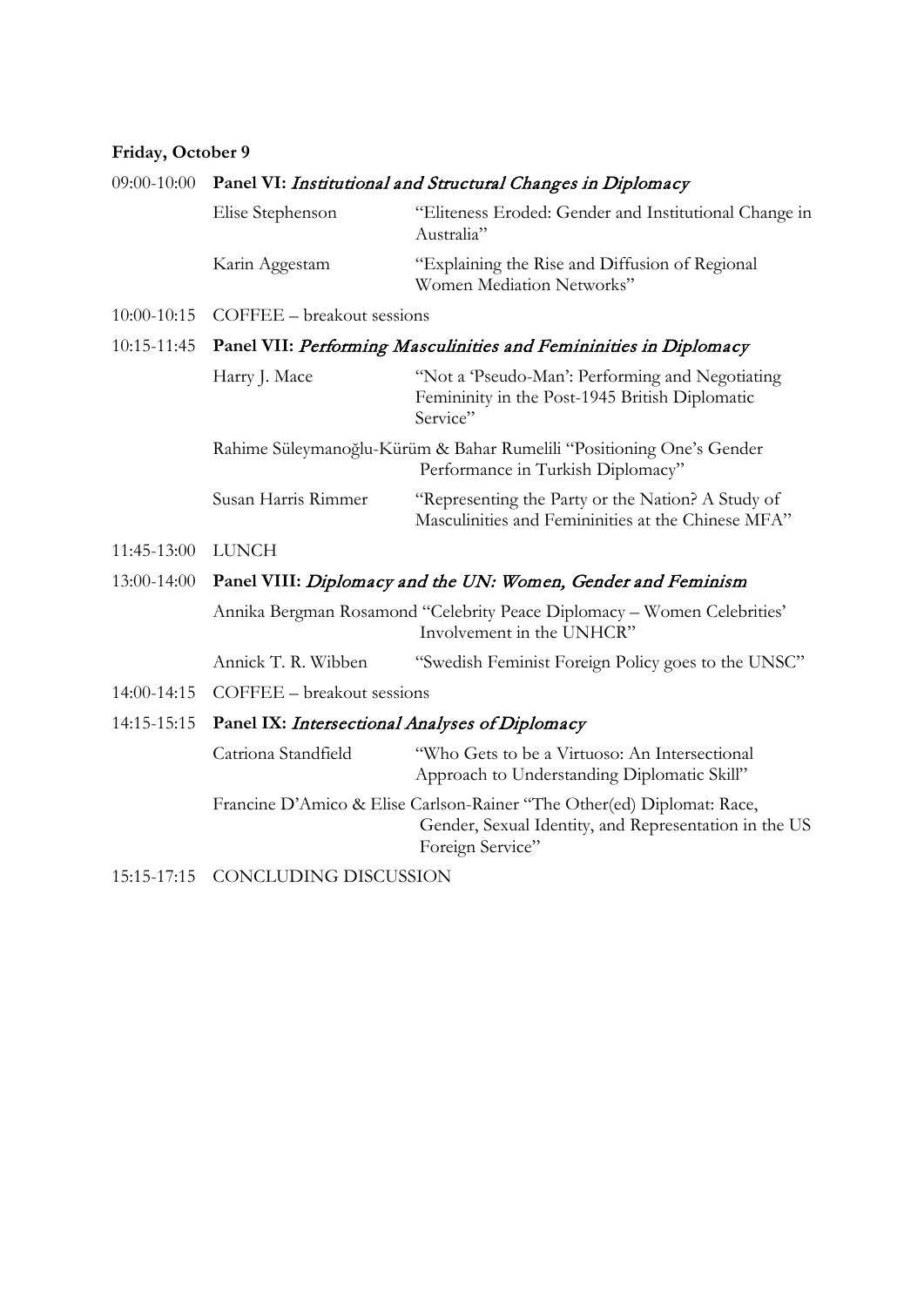# **DETAILED PROGRAM THURSDAY October 8**

## **OPENING WELCOME AND INTRODUCTIONS (8:00-8:30) PRESENTATION OF GenDip AND ITS PROJECTS (8:30-9:00)**

Ann Towns, Katarzyna Jezierska and Birgitta Niklasson

## **PANEL I. DIPLOMATIC FOOD AND HOUSEHOLD (9:00-10:00)**

**Chair:** Katarzyna Jezierska

**Discussant 1:** Susan Harris Rimmer

**Discussant 2:** Natan Adrian

## **Paper 1. "How about Sushi? Western Gastronomy, Japanese Food and Gendered Diplomacy**"

Petrice Flowers (Associate Professor, Political Science, University of Hawaii, USA)

## **Paper 2. "The Diplomatic Home and Household"**

Susanna Erlandsson (Postdoctoral Fellow, History, Uppsala University, Sweden)

COFFEE and Zoom break-out sessions (10:00-10:15)

## **PANEL II. WOMEN, GENDER AND FOREIGN AFFAIRS (10:15-11:45)**

**Chair:** Ann Towns

**Discussant 1:** Elise Stephenson

**Discussant 2:** Rahime Süleymanoğlu-Kürüm

## **Paper 1: "Imprints of the First Woman Diplomat of India: Evaluating the influence of Vijaya Lakshmi Pandit on the Making and Implementation of Indian Foreign Policy"**

Khushi Singh Rathore (PhD Candidate, School of International Studies, Jawaharlal Nehru University, India)

**Paper 2: "Ghostbustering: Gender and Diplomacy in Greek-Bulgarian Post-Cold War Relations"**

Tonka Kostadinova (PhD, International Relations, Ministry of Foreign Affairs, Bulgaria)

#### **Paper 3: "Gender Equality Discourses in the Scandinavian Ministries of Foreign Affairs. Same, Same or Different, Different?"**

Sigrun Marie Moss (Postdoctoral Fellow, Psychology, University of Oslo, Norway)

LUNCH – each person on their own (11:45-13:00)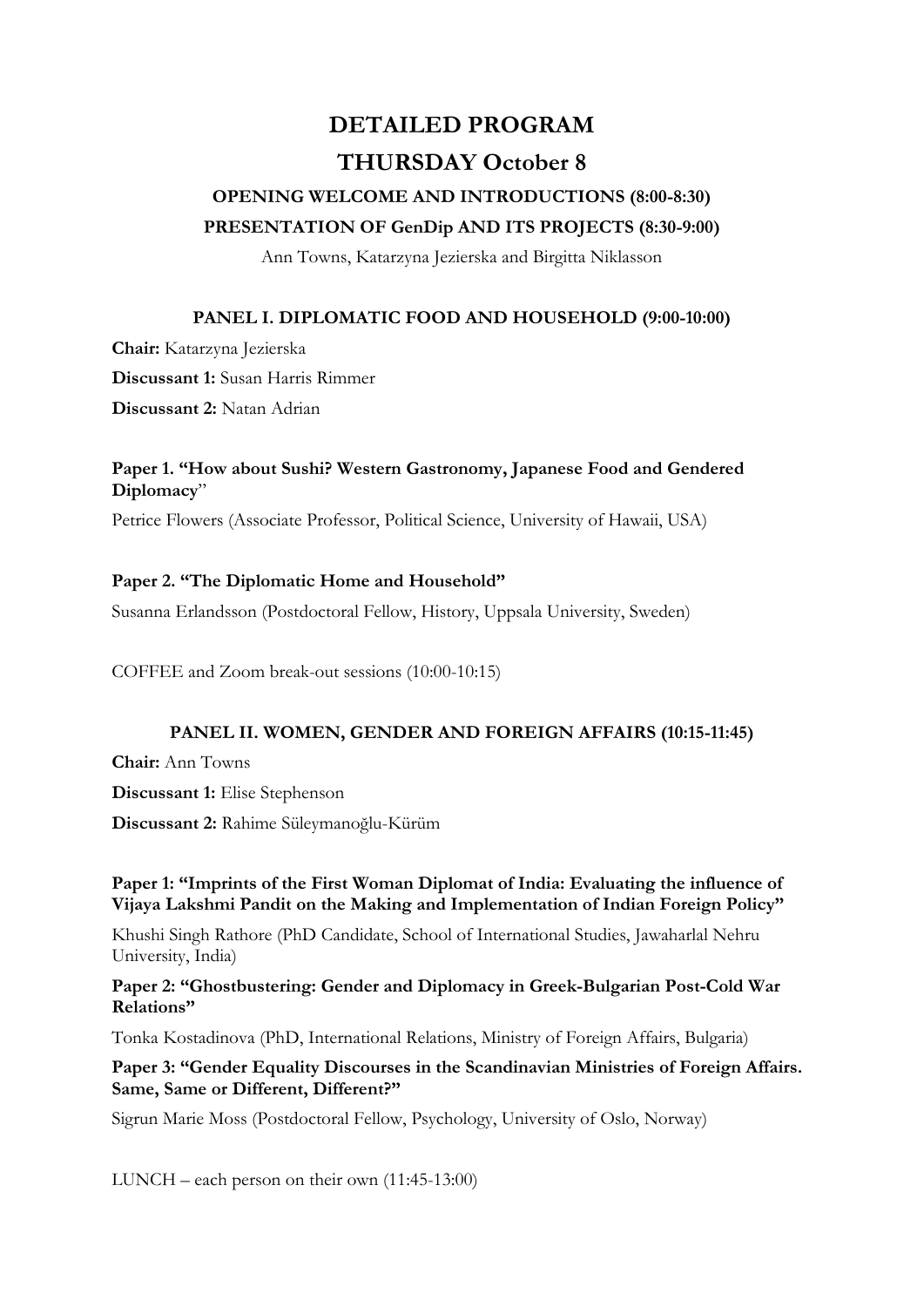#### **PANEL III. GENDER, DIPLOMACY AND THE EU (13:00-14:00)**

**Chair:** Birgitta Niklasson

**Discussant 1:** Annick Wibben

**Discussant 2:** Bahar Rumelili

#### **Paper 1: "Diplomatic Practices and the Politics of Gender and Sexual Rights in the EEAS"**

Laura Landorff (Assistant Professor, Political Science, Aalborg University, Denmark) & Pauline Stoltz (Associate Professor, Political Science, Aalborg University, Denmark)

#### **Paper 2: "Gender and Leadership in EU Diplomacy"**

Lisbeth Aggestam (Associate Professor, Political Science, Gothenburg University, Sweden)

COFFEE and Zoom break-out sessions (14:00-14:15)

#### **PANEL IV. WOMEN AMBASSADORS IN THE AMERICAS (14:15-15:15)**

**Chair:** Katarzyna Jezierska

**Discussant 1:** Lisbeth Aggestam

**Discussant 2:** Birgitta Niklasson

#### **Paper 1: "Madame President, Madame Ambassador: Women Presidents and Gender Parity in Latin America's Foreign Services"**

Carsten-Andreas Schulz (Assistant Professor, Political Science, Pontifical Catholic University of Chile, Chile)

#### **Paper 2: "Continuity and Change Among Female US Ambassadors, 1933-2020"**

Philip Nash (Associate Professor, History, Penn State Shenango, USA)

COFFEE and Zoom break-out sessions (15:15-15:30)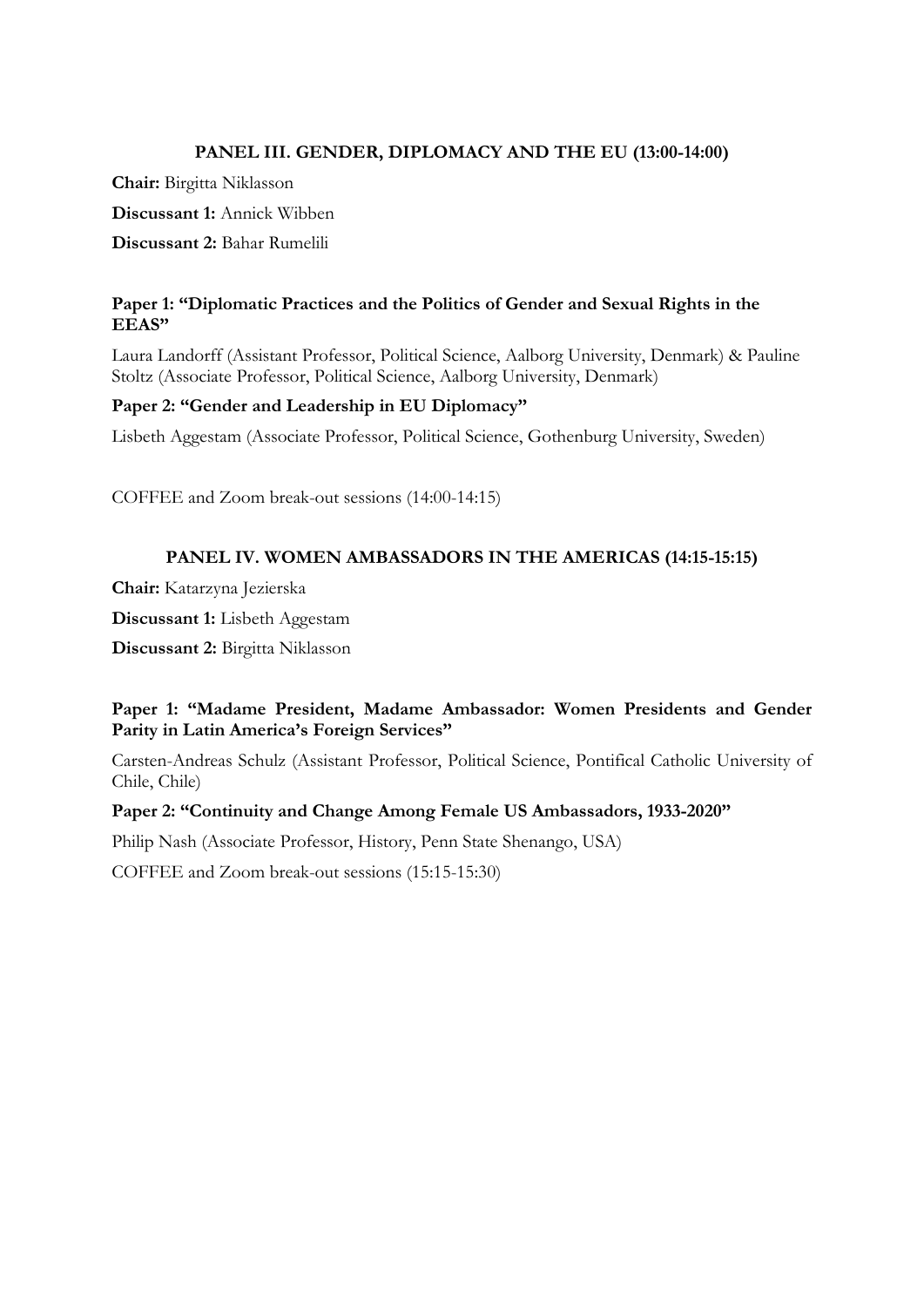#### **PANEL V. FEMALE DIPLOMATS IN THE FOREIGN SERVICE (15:30-17:00)**

**Chair:** Ann Towns

**Discussant 1:** Philip Nash

**Discussant 2:** Elise Carlson-Rainer

**Paper 1: "Gender in Brazilian Diplomacy: Prohibiting the Access of Women to Foreign Service in Getúlio Vargas' Estado Novo (1938)"**

Luah Tomas (MA Student, International Relations, Universidade de Sao Paulo, Brasil)

**Paper 2: "Burundian Women's Participation in Diplomatic Service: A Case Study of Ministry of Foreign Affairs"**

Jean Berchmans Ndihokubwayo (MA, History, University of Burundi, Burundi)

**Paper 3: "The Contribution of Female Diplomats and 'Significant Others' in Israeli Diplomacy"**

Natan Aridan (PhD, History, Ben-Gurion University of the Negev, Israel)

COCKTAILS & E-MINGLE (20:00-)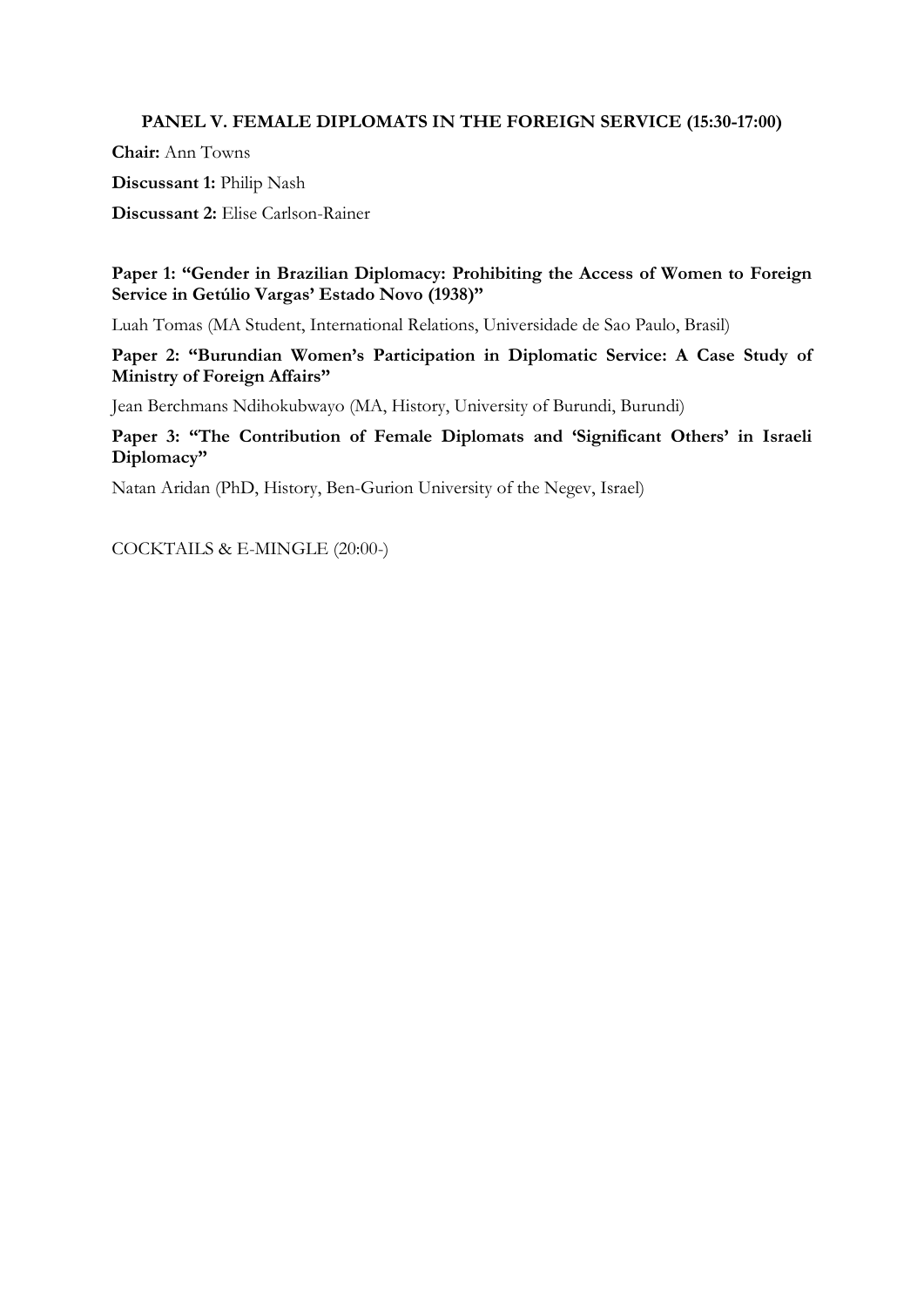## **FRIDAY October 9**

## **PANEL VI. INSTITUTIONAL AND STRUCTURAL CHANGES IN DIPLOMACY (09:00-10:00)**

**Chair:** Birgitta Niklasson **Discussant 1:** Pauline Stoltz **Discussant 2:** Petrice Flowers

#### **Paper 1: "Eliteness Eroded: Gender and Institutional Change in Australia"**

Elise Stephenson (PhD, Political Science, Griffith University, Australia)

**Paper 2: "Explaining the Rise and Diffusion of Regional Women Mediation Networks"**

Karin Aggestam (Professor, Political Science, Lund University, Sweden)

COFFEE and Zoom break-out sessions (10:00-10:15)

#### **PANEL VII. PERFORMING MASCULINITIES AND FEMININITIES IN DIPLOMACY (10:15-11:45)**

**Chair:** Katarzyna Jezierska **Discussant 1:** Annika Bergman Rosamond **Discussant 2:** Laura Landorff

## **Paper 1: "Not a 'Pseudo-Man': Performing and Negotiating Femininity in the Post-1945 British Diplomatic Service"**

Harry J. Mace (PhD Candidate, History, University of Cambridge, UK)

#### **Paper 2: "Positioning One's Gender Performance in Turkish Diplomacy"**

Rahime Süleymanoğlu-Kürüm (PhD, Political Science, Bahçeşehir University, Turkey) & Bahar Rumelili (Professor, Political Science, Koc University, Turkey)

#### **Paper 3: "Representing the Party or the Nation? A Study of Masculinities and Femininities at the Chinese MFA"**

Susan Harris Rimmer (Professor, Policy Innovation Hub, Griffith University, Australia)

LUNCH – each person on their own (11:45-13:00)